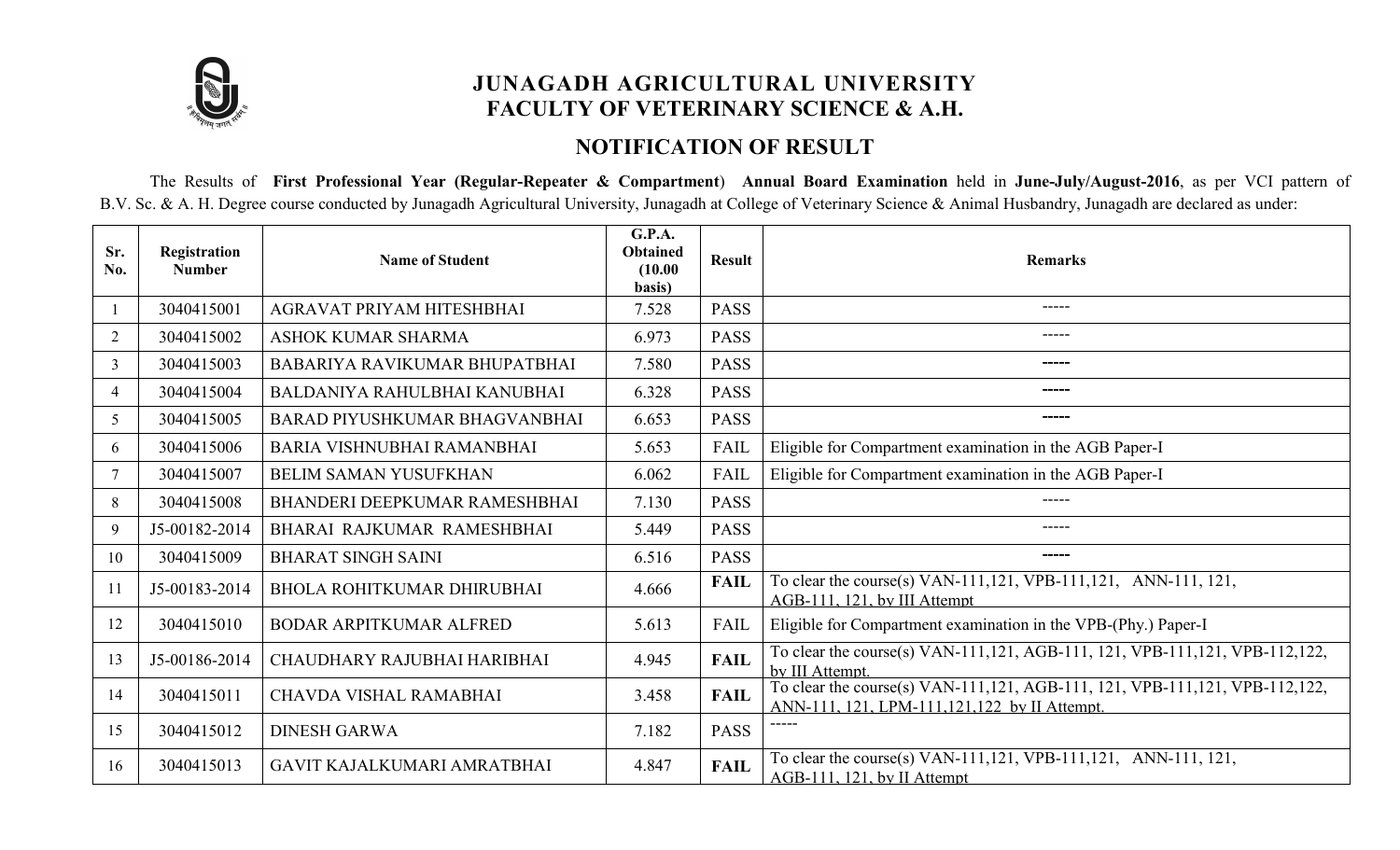| Sr.<br>No. | Registration<br><b>Number</b> | <b>Name of Student</b>             | G.P.A.<br><b>Obtained</b><br>(10.00)<br>basis) | <b>Result</b> | <b>Remarks</b>                                                                                                                 |
|------------|-------------------------------|------------------------------------|------------------------------------------------|---------------|--------------------------------------------------------------------------------------------------------------------------------|
| 17         | J5-00193-2014                 | <b>GOHIL HARPALSINH BHARATBHAI</b> | 4.495                                          | <b>FAIL</b>   | To clear the course(s) VAN-111, 121, AGB-111, 121, VPB-111, 121, VPB-112, 122,<br>ANN-111, 121, by III Attempt.                |
| 18         | 3040415014                    | <b>GOJIYA DILIP BHIKHABHAI</b>     | 6.739                                          | <b>PASS</b>   | -----                                                                                                                          |
| 19         | 3040415015                    | <b>GONDALIYA CHIRAG DINESHBHAI</b> | 6.230                                          | <b>PASS</b>   | -----                                                                                                                          |
| 20         | J5-00194-2014                 | <b>GUJJAR BHASKAR BABUBHAI</b>     | 5.447                                          | FAIL          | Eligible for Compartment examination in the VAN Paper-I                                                                        |
| 21         | 3040415016                    | HARPAL PARTH AMRUTBHAI             | 6.114                                          | <b>PASS</b>   | -----                                                                                                                          |
| 22         | 3040415017                    | HINGRAJIYA ROSHAN RASIKBHAI        | 6.179                                          | PASS          | -----                                                                                                                          |
| 23         | 3040415018                    | JANI VAMANKUMAR GORDHANBHAI        | 6.797                                          | <b>PASS</b>   | -----                                                                                                                          |
| 24         | 3040415019                    | <b>JILADIYA NIKUNJ NATHUBHAI</b>   | 7.037                                          | <b>PASS</b>   | -----                                                                                                                          |
| 25         | 3040415020                    | <b>JUNEJA SARUK KASAMBHAI</b>      | 5.150                                          | <b>FAIL</b>   | Eligible for Compartment examination in the VPB-(Phy.) Paper-I, AGB Paper-I                                                    |
| 26         | 3040415021                    | KANSAGARA BHARGAV KIRITBHAI        | 7.231                                          | <b>PASS</b>   | -----                                                                                                                          |
| 27         | 3040415022                    | KANSAGARA YASH GIRADHARBHAI        | 7.847                                          | <b>PASS</b>   | $- - - - -$                                                                                                                    |
| 28         | J5-00201-2014                 | KAROTARA HIREN GIGANBHAI           | 3.171                                          | <b>FAIL</b>   | To clear the course(s) VAN-111,121, AGB-111, 121, VPB-111,121, VPB-112,122,<br>ANN-111, 121, LPM-111, 121, 122 by III Attempt. |
| 29         | 3040415023                    | KASONDRA SAHIL MUKESHBHAI          | 6.616                                          | <b>PASS</b>   | $- - - - -$                                                                                                                    |
| 30         | 3040415024                    | KAUSHIKKUMAR BHAGWANJI             | 5.917                                          | <b>PASS</b>   | $\frac{1}{2}$                                                                                                                  |
| 31         | 3040415025                    | MAKWANA KIRTI RATILAL              | 7.063                                          | <b>PASS</b>   | $- - - - -$                                                                                                                    |
| 32         | 3040415026                    | <b>MEET THUMAR</b>                 | 8.408                                          | <b>PASS</b>   | $- - - - -$                                                                                                                    |
| 33         | 3040415027                    | MOKARIYA KARAN NATVARLAL           | 7.473                                          | <b>PASS</b>   | $- - - - -$                                                                                                                    |
| 34         | 3040415028                    | <b>MUNESH</b>                      | 5.200                                          | <b>FAIL</b>   | To clear the course(s) VAN-111,121, VPB-111,121, VPB-112,122, by II Attempt.                                                   |
| 35         | 3040415029                    | ODEDRA RANJIT LILABHAI             | 6.947                                          | <b>PASS</b>   | -----                                                                                                                          |
| 36         | 3040415030                    | PAIDA BHULESHKUMAR VINODBHAI       | 6.976                                          | <b>PASS</b>   | -----                                                                                                                          |
| 37         | 3040415031                    | PANDYA PARTHKUMAR BIPINCHANDRA     | 6.192                                          | <b>PASS</b>   |                                                                                                                                |
| 38         | 3040415033                    | PARSANA YASH DINESHBHAI            | 8.088                                          | <b>PASS</b>   | -----                                                                                                                          |
| 39         | 3040415034                    | PATEL AYUSHIBEN RAMESHBHAI         | 6.990                                          | <b>PASS</b>   | $- - - - -$                                                                                                                    |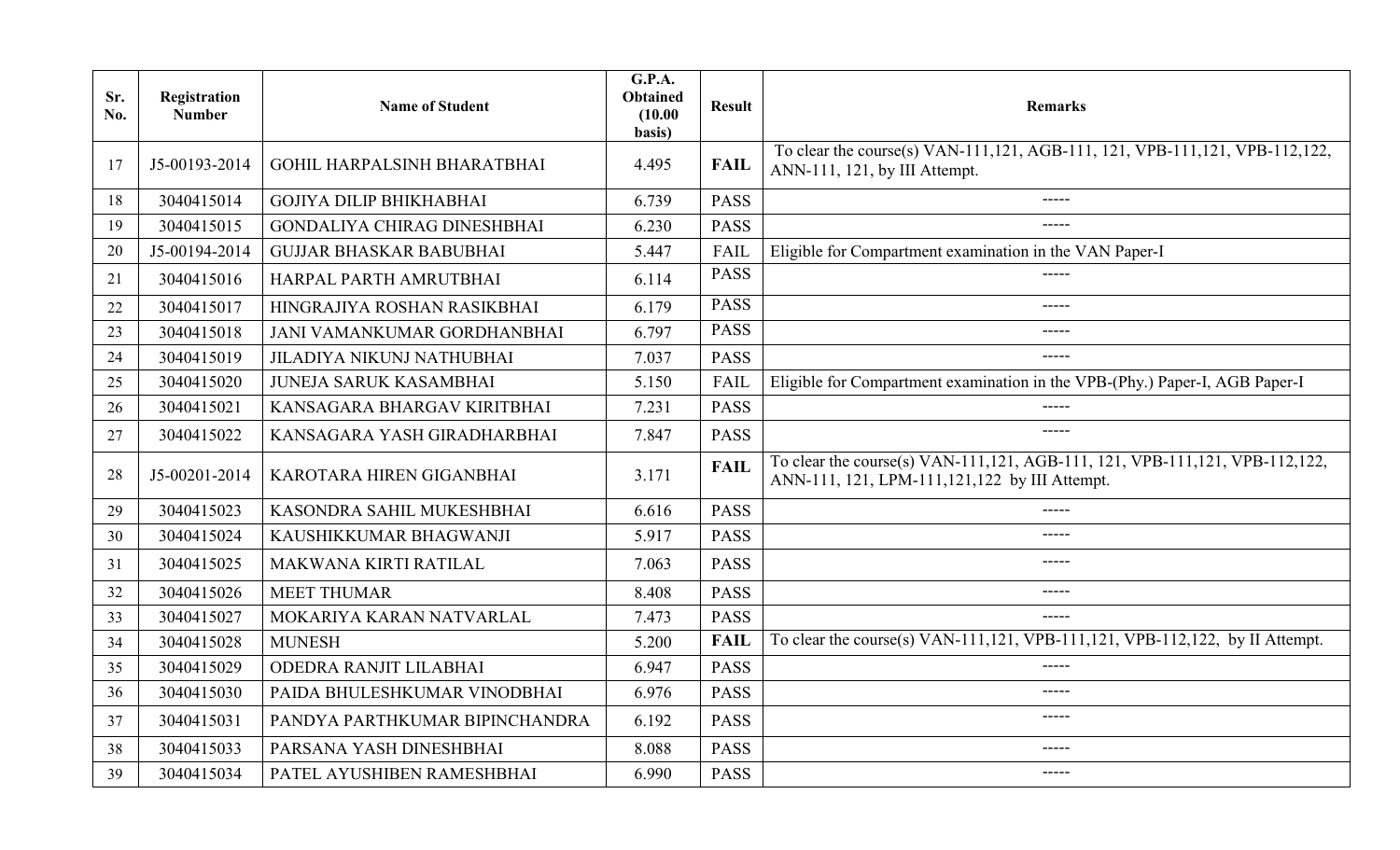| Sr.<br>No. | Registration<br><b>Number</b> | <b>Name of Student</b>          | G.P.A.<br><b>Obtained</b><br>(10.00)<br>basis) | <b>Result</b> | <b>Remarks</b>                                                                                                                   |
|------------|-------------------------------|---------------------------------|------------------------------------------------|---------------|----------------------------------------------------------------------------------------------------------------------------------|
| 40         | 3040415035                    | PATEL HARSH RAKESHKUMAR         | 6.749                                          | <b>PASS</b>   | -----                                                                                                                            |
| 41         | 3040415036                    | PINDARIYA NILESH DESHURBHAI     | 5.507                                          | <b>FAIL</b>   | Eligible for Compartment examination in the VPB-(Phy.) Paper-I, AGB Paper-I                                                      |
| 42         | 3040415037                    | PIPALIYA NIKUNJKUMAR RAMESHBHAI | 5.689                                          | <b>FAIL</b>   | Eligible for Compartment examination in the VPB-(Phy.) Paper-I                                                                   |
| 43         | J5-00208-2014                 | RABARI JAYESH NAGJIBHAI         | 4.425                                          | <b>FAIL</b>   | To clear the course(s) VAN-111,121, VPB-111,121, VPB-112,122, AGB-111, 121,<br>ANN-111, 121 by III Attempt.                      |
| 44         | 3040415038                    | RABARI NILESH NARENDRABHAI      | 3.217                                          | <b>FAIL</b>   | To clear the course(s) VAN-111, 121, AGB-111, 121, VPB-111, 121, VPB-112, 122,<br>ANN-111, 121, LPM-111, 121, 122 by II Attempt. |
| 45         | 3040415040                    | RAMANI MEHULKUMAR VINUBHAI      | 7.668                                          | <b>PASS</b>   | -----                                                                                                                            |
| 46         | 3040415041                    | RAMCHANDANI DIVYA MULCHAND      | 5.751                                          | <b>FAIL</b>   | Eligible for Compartment examination in the AGB Paper-I                                                                          |
| 47         | 3040415042                    | RATHOD JAYDEEP KAMLESHBHAI      | 7.750                                          | <b>PASS</b>   | -----                                                                                                                            |
| 48         | 3040415044                    | ROKAD HARDIKKUMAR ASHVINBHAI    | 7.466                                          | <b>PASS</b>   | -----                                                                                                                            |
| 49         | J5-00213-2014                 | <b>SELOT NIMISHA DAJIBHAI</b>   | 4.837                                          | <b>FAIL</b>   | To clear the course(s) VAN-111,121, AGB-111, 121, VPB-111,121, VPB-112,122,<br>ANN-111, 121 by III Attempt.                      |
| 50         | 3040415045                    | SHIRA DAXKUMAR DURLABHBHAI      | 7.866                                          | <b>PASS</b>   | $\frac{1}{2}$                                                                                                                    |
| 51         | 3040415046                    | SINDHAL HARDIK SUDABHAI         | 2.564                                          | <b>FAIL</b>   | To clear the course(s) VAN-111, 121, AGB-111, 121, VPB-111, 121, VPB-112, 122,<br>ANN-111, 121, LPM-111, 121, 122 by II Attempt. |
| 52         | 3040415047                    | SOCHA PRAFULBHAI GOGANBHAI      | 6.078                                          | <b>PASS</b>   |                                                                                                                                  |
| 53         | 3040415048                    | SOJITRA DIPKUMAR ARVINDBHAI     | 7.333                                          | <b>PASS</b>   | -----                                                                                                                            |
| 54         | 3040415049                    | SOLANKI JIGNESHKUMAR RAMASIBHAI | 7.191                                          | <b>PASS</b>   | -----                                                                                                                            |
| 55         | J5-00218-2014                 | SOLANKI KEYUR NARESHKUMAR       | 4.836                                          | <b>FAIL</b>   | To clear the course(s) AGB-111, 121, VPB-111, 121, VPB-112, 122, by III Attempt.                                                 |
| 56         | 3040415050                    | SOLANKI NIKUNJ MERAMANBHAI      | 5.612                                          | FAIL          | Eligible for Compartment examination in the VPB-(Phy.) Paper-I, AGB Paper-I                                                      |
| 57         | 3040415051                    | SOLANKI PUNIT DAHYABHAI         | 6.083                                          | <b>PASS</b>   |                                                                                                                                  |
| 58         | 3040415052                    | <b>SUNIL KUMAR</b>              | 6.679                                          | <b>PASS</b>   | -----                                                                                                                            |
| 59         | 3040415053                    | VALA PARTHKUMAR LUMBHABHAI      | 3.060                                          | <b>FAIL</b>   | To clear the course(s) VAN-111, 121, AGB-111, 121, VPB-111, 121, VPB-112, 122,<br>ANN-111, 121, LPM-111, 121, 122 by II Attempt. |
| 60         | 3040415055                    | VEN PANKAJKUMAR VIBHABHAI       | 5.538                                          | <b>FAIL</b>   | Eligible for Compartment examination in the AGB Paper-I                                                                          |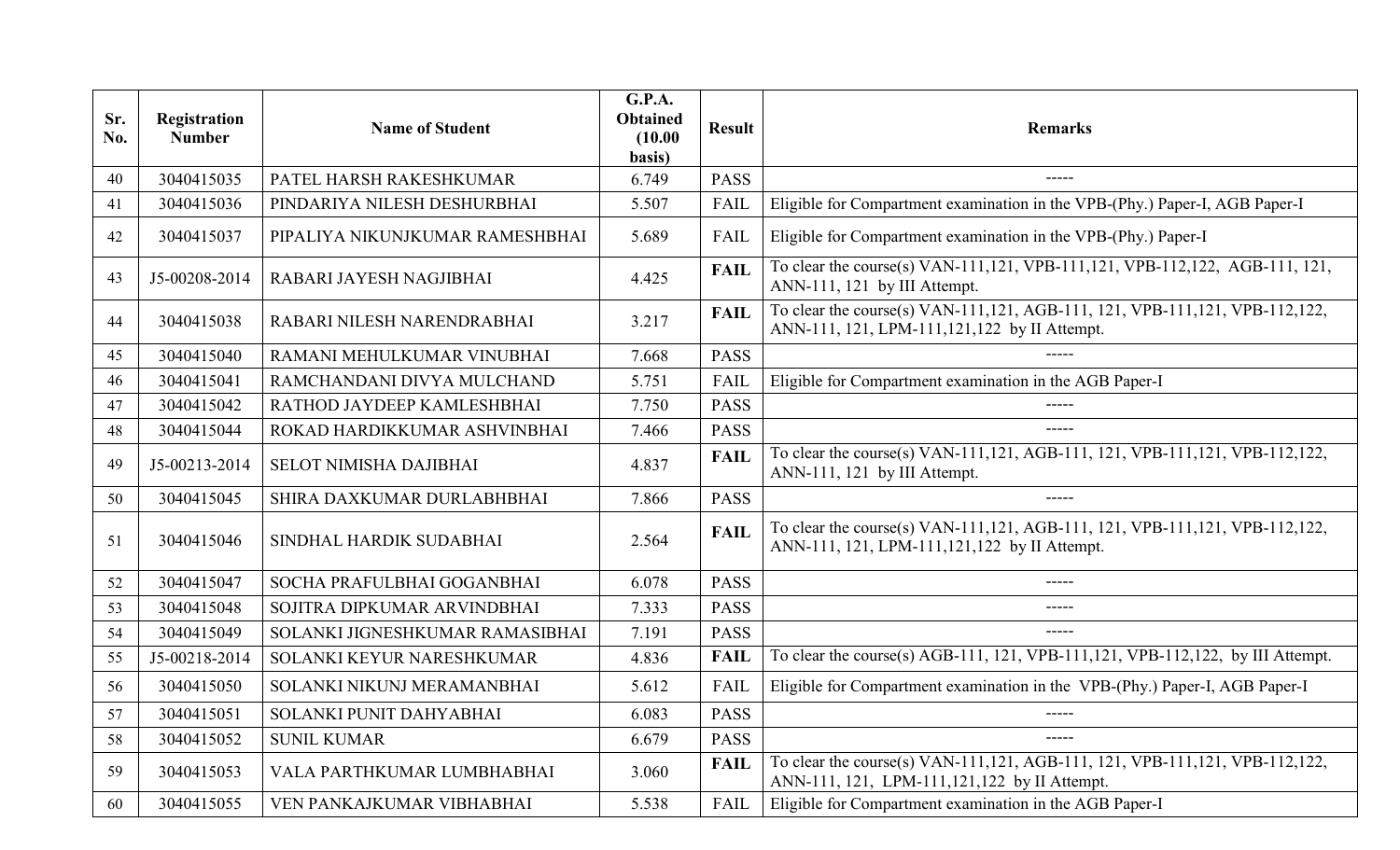| Sr.<br>No.     | Registration<br><b>Number</b> | <b>Name of Student</b>                                  | <b>G.P.A.</b><br><b>Obtained</b><br>(10.00)<br>basis) | <b>Result</b> | <b>Remarks</b> |
|----------------|-------------------------------|---------------------------------------------------------|-------------------------------------------------------|---------------|----------------|
|                |                               | <b>Compartment Examination held in July-August-2016</b> |                                                       |               |                |
|                | 3040415006                    | BARIA VISHNUBHAI RAMANBHAI                              | 5.747                                                 | <b>PASS</b>   | -----          |
| $\overline{2}$ | 3040415007                    | <b>BELIM SAMAN YUSUFKHAN</b>                            | 6.175                                                 | <b>PASS</b>   | -----          |
| 3              | 3040415010                    | <b>BODAR ARPITKUMAR ALFRED</b>                          | 5.849                                                 | <b>PASS</b>   | $\frac{1}{2}$  |
| $\overline{4}$ | J5-00194-2014                 | <b>GUJJAR BHASKAR BABUBHAI</b>                          | 5.668                                                 | <b>PASS</b>   | -----          |
| 5              | 3040415020                    | <b>JUNEJA SARUK KASAMBHAI</b>                           | 5.550                                                 | <b>PASS</b>   | -----          |
| 6              | 3040415036                    | PINDARIYA NILESH DESHURBHAI                             | 5.767                                                 | <b>PASS</b>   | $- - - - -$    |
|                | 3040415037                    | PIPALIYA NIKUNJKUMAR<br><b>RAMESHBHAI</b>               | 5.849                                                 | <b>PASS</b>   | -----          |
| 8              | 3040415041                    | RAMCHANDANI DIVYA MULCHAND                              | 5.836                                                 | <b>PASS</b>   | -----          |
| 9              | 3040415050                    | SOLANKI NIKUNJ MERAMANBHAI                              | 5.830                                                 | <b>PASS</b>   | -----          |
| 10             | 3040415055                    | VEN PANKAJKUMAR VIBHABHAI                               | 5.837                                                 | <b>PASS</b>   | -----          |

---sd/--

REGISTRAR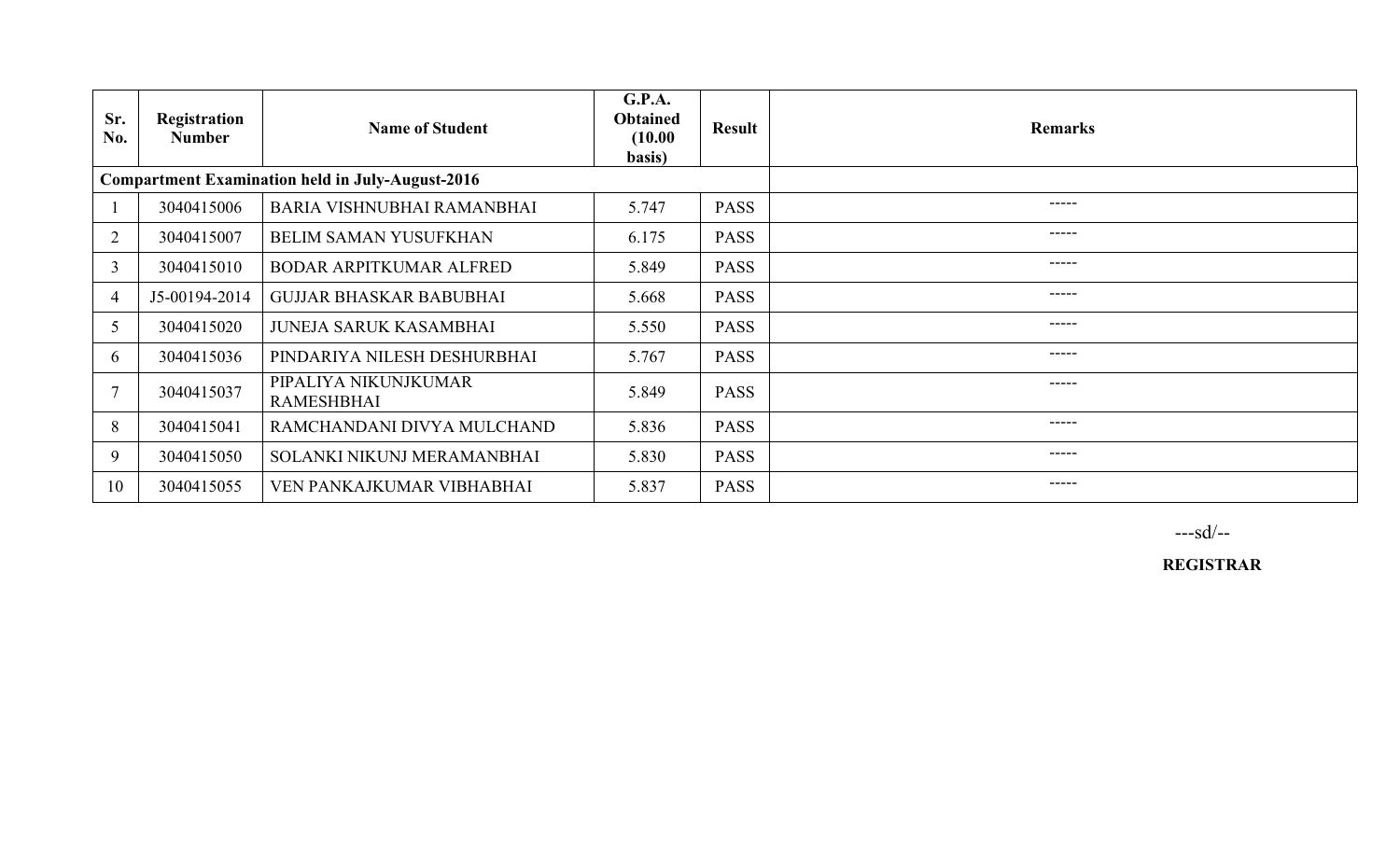

# JUNAGADH AGRICULTURAL UNIVERSITY FACULTY OF VETERINARY SCIENCE & A.H.

# NOTIFICATION OF RESULT

The Results of Second Professional Year (Regular-Repeater & Compartment) Annual Board Examination held in June-July/August-2016, as per VCI pattern of B.V.Sc. & A. H. Degree course conducted by Junagadh Agricultural University, Junagadh at college of Veterinary Science & Animal Husbandry, Junagadh are declared as under.

| Sr.<br>No.     | <b>Registration</b><br><b>Number</b> | <b>Name of Student</b>            | G.P.A.<br><b>Obtained</b> | <b>Result</b> | <b>Remarks</b>                                                                                |
|----------------|--------------------------------------|-----------------------------------|---------------------------|---------------|-----------------------------------------------------------------------------------------------|
|                |                                      |                                   | (10.00)<br>basis)         |               |                                                                                               |
|                | J5-00184-2014                        | CHAUDHARI NISARGKUMAR KAMLESHBHAI | 6.104                     | FAIL          | Eligible for Compartment examination in the Paper VPB-II (Physio)                             |
| $\overline{2}$ | J5-00185-2014                        | CHAUDHARY ASHOKBHAI HAMIRBHAI     | 6.544                     | <b>PASS</b>   | $\qquad \qquad - - - -$                                                                       |
| $\overline{3}$ | J5-00155-2013                        | CHAUDHARY NIMESHBHAI RAMJIBHAI    | 5.389                     | <b>FAIL</b>   | To clear the course(s) VPB-221, VPA-211, 221, 222, VPP-211, 221<br>by II Attempt              |
| 4              | J5-00125-2012                        | CHAUDHARI MUKESHBHAI SUJABHAI     | 6.278                     | <b>PASS</b>   | -----                                                                                         |
| 5              | J5-00187-2014                        | CHIRAGBHAI HATHILA                | 7.357                     | <b>PASS</b>   | -----                                                                                         |
| 6              | J5-00189-2014                        | DESAI JAYKUMAR KANTILAL           | 6.716                     | <b>PASS</b>   | ------                                                                                        |
| 7              | J5-00156-2013                        | DODIA BHARATSINH BHAGVANBHAI      | 4.904                     | <b>FAIL</b>   | To clear the course(s) VPB-221, VPA-211, 221, 222, VPP-211, 221,<br>VMC-211,221 by II Attempt |
| 8              | J5-00191-2014                        | DODIYA VIVEKKUMAR ASHOKBHAI       | 5.754                     | <b>FAIL</b>   | To clear the course(s) VPB-221, VPA-211, 221, 222, VPP-211, 221,<br>VAN-211,221 by II Attempt |
| 9              | J5-00192-2014                        | GELAT DARSHANKUMAR CHHAGANLAL     | 6.126                     | <b>PASS</b>   | $\frac{1}{2}$                                                                                 |
| 10             | J5-00159-2013                        | GOHEL JYOTIKABEN VASANTKUMAR      | 7.095                     | <b>PASS</b>   | -----                                                                                         |
| 11             | J5-00195-2014                        | HEDPARA JAY RAMESHBHAI            | 6.588                     | <b>PASS</b>   | $- - - - -$                                                                                   |
| 12             | J5-00196-2014                        | JANI VIPULBHAI PRANSHANKARBHAI    | 8.260                     | <b>PASS</b>   | -----                                                                                         |
| 13             | J5-00197-2014                        | <b>JOGI HARSH RAJESHBHAI</b>      | 8.379                     | <b>PASS</b>   | -----                                                                                         |
| 14             | J5-00198-2014                        | KACHHADIA LAXITKUMAR VINODRAI     | 6.811                     | <b>PASS</b>   | -----                                                                                         |
| 15             | J5-00199-2014                        | KALOLA VIVEK RAMESHBHAI           | 7.238                     | <b>PASS</b>   | $\frac{1}{2}$                                                                                 |
| 16             | J5-00200-2014                        | KARIYA MAYANK HARESHBHAI          | 6.358                     | <b>PASS</b>   | -----                                                                                         |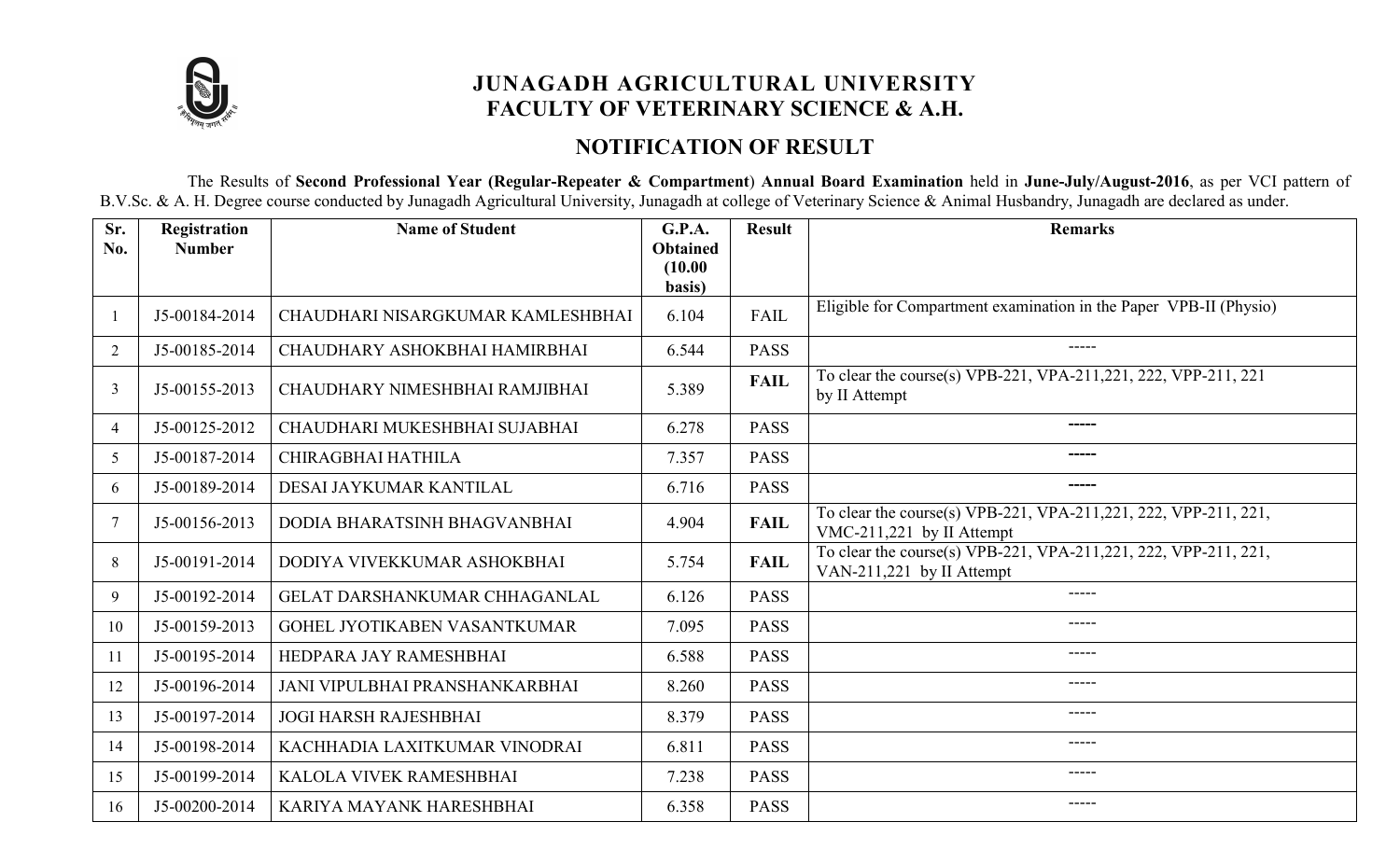| Sr.<br>No. | Registration<br><b>Number</b> | <b>Name of Student</b>           | G.P.A.<br><b>Obtained</b><br>(10.00) | <b>Result</b> | <b>Remarks</b>                                                                                                     |
|------------|-------------------------------|----------------------------------|--------------------------------------|---------------|--------------------------------------------------------------------------------------------------------------------|
| 17         | J5-00202-2014                 | KELAIYA RONAK AJAYBHAI           | basis)<br>6.141                      | <b>PASS</b>   | -----                                                                                                              |
|            |                               |                                  |                                      | <b>PASS</b>   | -----                                                                                                              |
| 18         | J5-00166-2013                 | MARU PRASHANTKUMAR MAYURBHAI     | 6.278                                |               |                                                                                                                    |
| 19         | J5-00170-2013                 | NAGHERA JAYENDRA HAMIRBHAI       | 4.185                                | <b>FAIL</b>   | To clear the course(s) VAN-211,221, VPB-221, VPA-211,221, 222,<br>VMC-211,221, VPP-211, 221, AGB-211 by II Attempt |
| 20         | J5-00171-2013                 | NINAMA BHAVINKUMAR ANILKUMAR     | 5.311                                | <b>FAIL</b>   | To clear the course(s) VAN-211, 221, VPB-221, VMC-211, 221,<br>VPP-211, 221, by II Attempt                         |
| 21         | J5-00203-2014                 | PANDYA BHAGIRATH BALABHAI        | 6.639                                | <b>PASS</b>   | -----                                                                                                              |
| 22         | J5-00204-2014                 | PANELIYA SAGAR JAGDISHBHAI       | 6.922                                | <b>PASS</b>   | $- - - - -$                                                                                                        |
| 23         | J5-00205-2014                 | PARASANA DIXIT KIRITKUMAR        | 8.102                                | <b>PASS</b>   | -----                                                                                                              |
| 24         | J5-00206-2014                 | PARMAR NILAM NARESHBHAI          | 6.861                                | <b>PASS</b>   | $- - - - -$                                                                                                        |
| 25         | J5-00207-2014                 | PATEL ANJANABEN CHIMANBHAI       | 5.282                                | <b>FAIL</b>   | To clear the course(s) VPB-221, VPA-211, 221, 222, VPP-211, 221<br>by II Attempt                                   |
| 26         | J5-00176-2013                 | PRAJAPATI NIRAV BHARATBHAI       | 5.067                                | <b>FAIL</b>   | To clear the course(s) VAN-211,221, VPB-221, VMC-211,221,<br>VPP-211, 221, by II Attempt                           |
| 27         | J5-00209-2014                 | RANANI KEVALKUMAR RANABHAI       | 8.049                                | <b>PASS</b>   | -----                                                                                                              |
| 28         | J5-00210-2014                 | RATHOD PRASHANTKUMAR GIRISHBHAI  | 6.377                                | <b>PASS</b>   | $--- -$                                                                                                            |
| 29         | J5-00178-2013                 | RATHOD UPENDRAKUMAR BHANJIBHAI   | 5.309                                | <b>FAIL</b>   | Eligible for Compartment examination in the Paper VPB-II (Physio), VPP-I                                           |
| 30         | J5-00211-2014                 | SARVAIYA ARJUNSINH LILUBHA       | 8.082                                | <b>PASS</b>   | -----                                                                                                              |
| 31         | J5-00212-2014                 | SATASIYA CHINTAN GOVINDBHAI      | 7.234                                | <b>PASS</b>   | -----                                                                                                              |
| 32         | J5-00214-2014                 | SHERASIYA ASIF NURMAMAD          | 7.281                                | <b>PASS</b>   | -----                                                                                                              |
| 33         | J5-00215-2014                 | SISARA UMESHBHAI KHATABHAI       | 6.870                                | <b>PASS</b>   | -----                                                                                                              |
| 34         | J5-00216-2014                 | SOLANKI DEVASIBHAI MANDANBHAI    | 7.090                                | <b>PASS</b>   | -----                                                                                                              |
| 35         | J5-00217-2014                 | SOLANKI DEVENDRAKUMAR ARAJANBHAI | 7.101                                | <b>PASS</b>   | -----                                                                                                              |
| 36         | J5-00219-2014                 | THADODA SAVANKUMAR BHARATBHAI    | 6.778                                | <b>PASS</b>   | -----                                                                                                              |
| 37         | J5-00181-2013                 | THAKOR KARANKUMAR DINESHKUMAR    | 5.303                                | <b>FAIL</b>   | To clear the course(s) VAN-211, 221, VPB-221, VPA-211, 221, 222,<br>VMC-211,221, VPP-211, 221, by II Attempt       |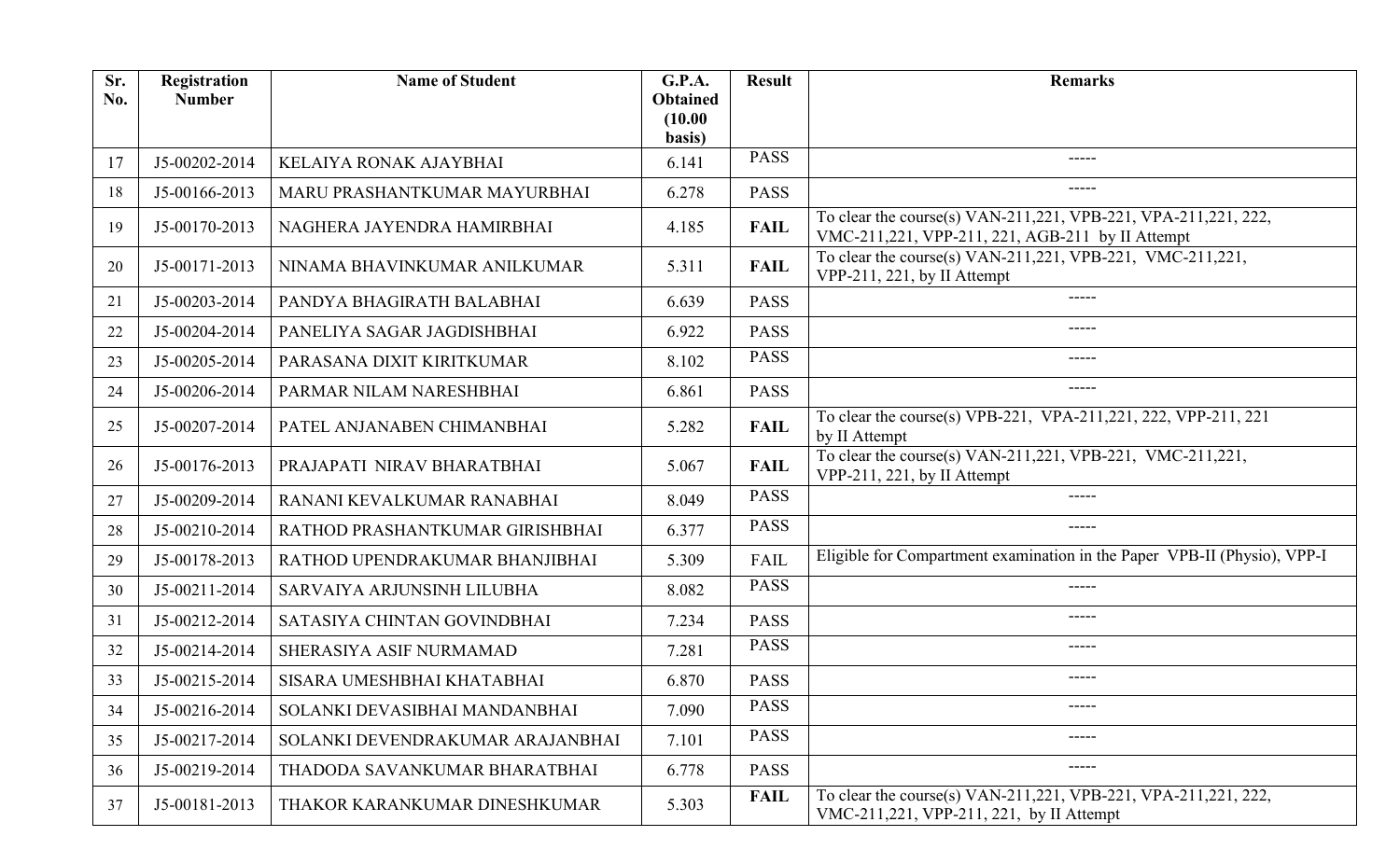| Sr.<br>No. | <b>Registration</b><br><b>Number</b> | <b>Name of Student</b>                           | G.P.A.<br><b>Obtained</b><br>(10.00)<br>basis) | <b>Result</b> | <b>Remarks</b> |
|------------|--------------------------------------|--------------------------------------------------|------------------------------------------------|---------------|----------------|
|            |                                      | Compartment Examination held in July-August-2016 |                                                |               |                |
|            | J5-00184-2014                        | CHAUDHARI NISARGKUMAR KAMLESHBHAI                | 6.231                                          | <b>PASS</b>   | ------         |
|            |                                      | J5-00178-2013   RATHOD UPENDRAKUMAR BHANJIBHAI   | 5.781                                          | <b>PASS</b>   | ------         |

 ---sd/-- REGISTRAR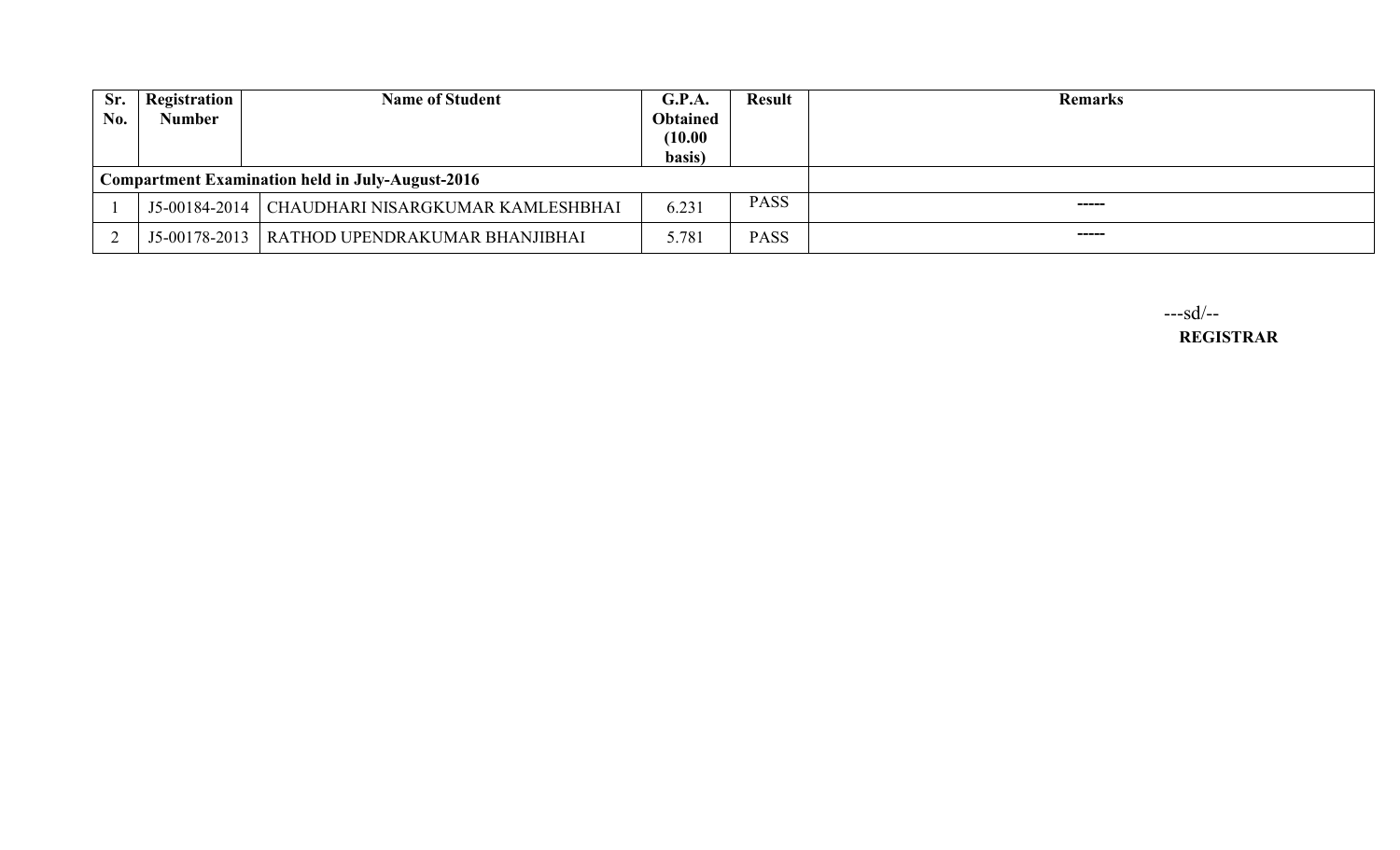

# JUNAGADH AGRICULTURAL UNIVERSITY FACULTY OF VETERINARY SCIENCE & A.H.

#### NOTIFICATION OF RESULT

The Results of Third Professional Year (Regular & Compartment) Annual Board Examination held in June-July/August-2016, as per VCI pattern of B.V.Sc. & A. H. Degree course conducted by Junagadh Agricultural University, Junagadh at college of Veterinary Science & Animal Husbandry, Junagadh are declared as under.

| Sr.<br>No.     | Registration<br><b>Number</b> | <b>Name of Student</b>            | G.P.A.<br><b>Obtained</b><br>$(10.00 \text{ basis})$ | <b>Result</b> | <b>Remarks</b>                                           |
|----------------|-------------------------------|-----------------------------------|------------------------------------------------------|---------------|----------------------------------------------------------|
|                | J5-00152-2013                 | <b>BAMTA YASHKUMAR BHARATBHAI</b> | 7.228                                                | <b>PASS</b>   | -----                                                    |
| $\overline{2}$ | J5-00153-2013                 | <b>BARAIYA NEHABEN HIMMATLAL</b>  | 7.595                                                | <b>PASS</b>   | -----                                                    |
| $\overline{3}$ | J5-00154-2013                 | <b>BERANI ASHVIN KESHUBHAI</b>    | 7.039                                                | <b>PASS</b>   | -----                                                    |
| $\overline{4}$ | J5-00123-2012                 | BUMBADIYA TUSHARKUMAR LALJIBHAI   | 6.487                                                | <b>PASS</b>   | -----                                                    |
| 5              | J5-00127-2012                 | CHAVADA TIRTHRAJBHAI JAMSANGBHAI  | 6.360                                                | <b>PASS</b>   | -----                                                    |
| 6              | J5-00157-2013                 | FULMALI DEVANSH RAVINDRA          | 6.994                                                | <b>PASS</b>   | -----                                                    |
|                | J5-00160-2013                 | <b>JALELA RAHUL RAMANIKBHAI</b>   | 7.301                                                | <b>PASS</b>   | -----                                                    |
| 8              | J5-00161-2013                 | KABARIYA DIGJAY VASANTBHAI        | 7.872                                                | <b>PASS</b>   | -----                                                    |
| 9              | J5-00162-2013                 | KAGADIYA RAJESHKUMAR NARANBHAI    | 6.903                                                | <b>PASS</b>   | -----                                                    |
| 10             | J5-00163-2013                 | KAMOTHI DHAVAL JITENDRA           | 7.925                                                | <b>PASS</b>   | -----                                                    |
| -11            | J5-00132-2012                 | KANUDAVALA NIKHILKUMAR BHARATBHAI | 6.071                                                | FAIL          | Eligible for Compartment examination in the Paper VMC-II |
| 12             | J5-00134-2012                 | KHADAYATA ANIKETKUMAR VINODBHAI   | 6.434                                                | <b>PASS</b>   |                                                          |
| 13             | J5-00135-2012                 | KHANT MALHAR RAMESHKUMAR          | 6.382                                                | FAIL          | Eligible for Compartment examination in the Paper VMC-II |
| 14             | J5-00164-2013                 | KUMBHANI TAPANKUMAR RAMNIKBHAI    | 8.209                                                | <b>PASS</b>   | -----                                                    |
| 15             | J5-00136-2012                 | KUMBHAR SANJAYKUMAR AMBALAL       | 6.482                                                | <b>PASS</b>   | -----                                                    |
| 16             | J5-00165-2013                 | <b>LUHAR DEEP KIRITBHAI</b>       | 7.413                                                | <b>PASS</b>   | -----                                                    |
| 17             | J5-00100-2011                 | LUNAGARIYA BRIJESHKUMAR VRAJLAL   | 6.698                                                | <b>PASS</b>   | -----                                                    |
| 18             | J5-00140-2012                 | MALAKIYA RAJESHBHAI ARAJANBHAI    | 6.409                                                | <b>PASS</b>   | -----                                                    |
| 19             | J5-00167-2013                 | MATHAKIYA SAKIR ABDULBHAI         | 6.782                                                | <b>PASS</b>   | -----                                                    |
| 20             | J5-00168-2013                 | MEGHNATHI MANSIBEN KANTIGAR       | 6.915                                                | <b>PASS</b>   | -----                                                    |
| 21             | J5-00169-2013                 | MEHTA SMEET ASHVINKUMAR           | 6.578                                                | <b>PASS</b>   | -----                                                    |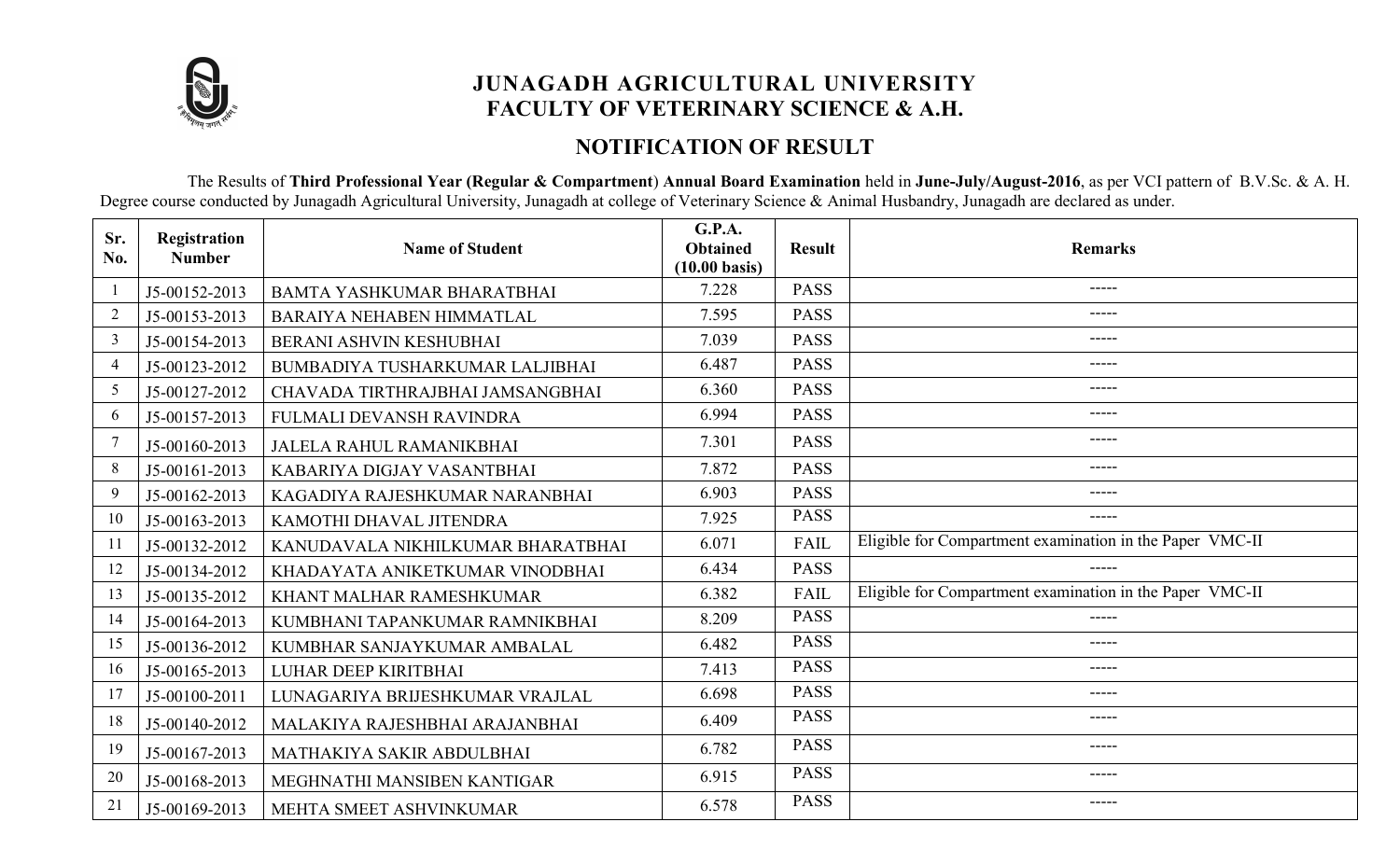| Sr.<br>No.                                              | Registration<br><b>Number</b> | <b>Name of Student</b>            | G.P.A.<br><b>Obtained</b><br>$(10.00 \text{ basis})$ | <b>Result</b> | <b>Remarks</b>                                           |
|---------------------------------------------------------|-------------------------------|-----------------------------------|------------------------------------------------------|---------------|----------------------------------------------------------|
| 22                                                      | J5-00143-2012                 | PARIKH GAUTAMKUMAR RAMBHAI        | 6.288                                                | <b>PASS</b>   | $- - - - -$                                              |
| 23                                                      | J5-00172-2013                 | PATEL JAY SURESHBHAI              | 6.406                                                | <b>PASS</b>   | $--- - - -$                                              |
| 24                                                      | J5-00144-2012                 | PATEL NIKUNJKUMAR RASIKLAL        | 5.952                                                | <b>FAIL</b>   | Eligible for Compartment examination in the Paper VMC-II |
| 25                                                      | J5-00173-2013                 | PATEL SAULKUMAR PRAVINBHAI        | 6.792                                                | <b>PASS</b>   | -----                                                    |
| 26                                                      | J5-00174-2013                 | PATEL SAURABH KANTIBHAI           | 6.922                                                | <b>PASS</b>   | -----                                                    |
| 27                                                      | J5-00175-2013                 | PATEL VISHALKUMAR AMRUTBHAI       | 7.357                                                | <b>PASS</b>   | $--- - - -$                                              |
| 28                                                      | J5-00147-2012                 | PRAJAPATI SURESHBHAI JETHABHAI    | 6.611                                                | <b>PASS</b>   | $---$                                                    |
| 29                                                      | J5-00177-2013                 | RATHOD KRIPALSINH DAJIRAJSINH     | 6.458                                                | <b>PASS</b>   | $- - - - -$                                              |
| 30                                                      | J5-00179-2013                 | SANDIPKUMAR PALAS                 | 6.867                                                | <b>PASS</b>   | -----                                                    |
| 31                                                      | J5-00180-2013                 | SINDHI PARVEZ IMTIYAZALI          | 6.245                                                | <b>FAIL</b>   | Eligible for Compartment examination in the Paper VMC-II |
| 32                                                      | J5-00086-2010                 | SOLANKI RAJAN SHAILESHBHAI        | 6.254                                                | <b>PASS</b>   | -----                                                    |
| 33                                                      | J5-00149-2012                 | VAJA RAHULKUMAR KARSHANBHAI       | 6.165                                                | <b>PASS</b>   | $- - - - -$                                              |
| 34                                                      | J5-00150-2012                 | VASAVA RAJENDRABHAI GURAJIBHAI    | 7.291                                                | <b>PASS</b>   | $--- -$                                                  |
| 35                                                      | J5-00151-2012                 | YAGNIK NINAD KETANKUMAR           | 6.223                                                | <b>PASS</b>   | $\frac{1}{2}$                                            |
| <b>Compartment Examination held in July-August-2016</b> |                               |                                   |                                                      |               |                                                          |
|                                                         | J5-00132-2012                 | KANUDAVALA NIKHILKUMAR BHARATBHAI | 6.344                                                | <b>PASS</b>   | $- - - - -$                                              |
| $\overline{2}$                                          | J5-00135-2012                 | KHANT MALHAR RAMESHKUMAR          | 6.472                                                | <b>PASS</b>   | -----                                                    |
| $\overline{3}$                                          | J5-00144-2012                 | PATEL NIKUNJKUMAR RASIKLAL        | 6.171                                                | <b>PASS</b>   | $--- - - -$                                              |
| $\overline{4}$                                          | J5-00180-2013                 | SINDHI PARVEZ IMTIYAZALI          | 6.329                                                | <b>PASS</b>   | $- - - - -$                                              |

---sd/--

REGISTRAR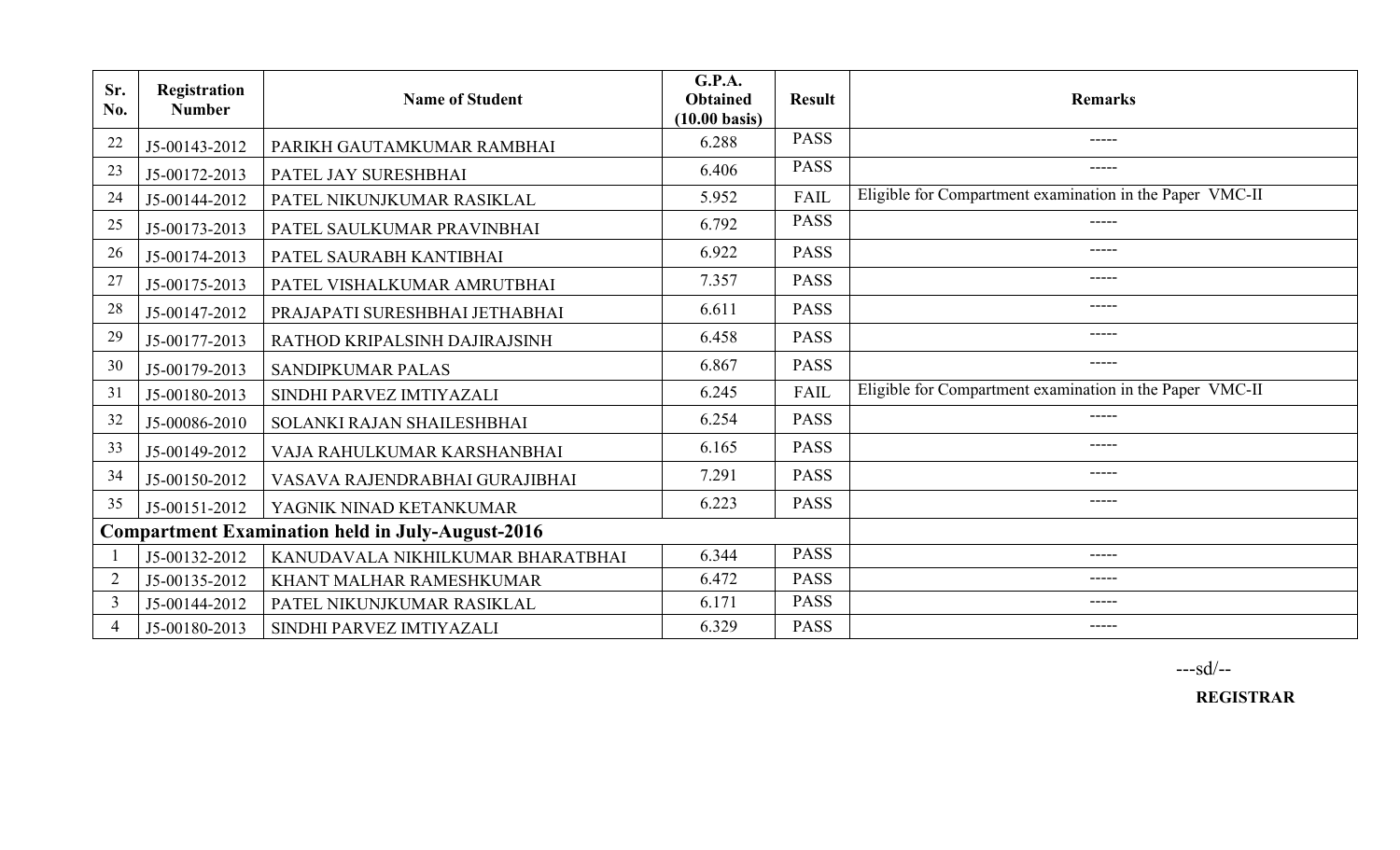

# JUNAGADH AGRICULTURAL UNIVERSITY FACULTY OF VETERINARY SCIENCE & A.H. NOTIFICATION OF RESULT

 The Results of Fourth Professional Year (Regular-Repeater & Compartment) Annual Board Examination held in June-July/August-2016, as per VCI pattern of B.V. Sc. & A. H. Degree Course conducted by Junagadh Agricultural University, Junagadh at College of Veterinary Science & Animal Husbandry, Junagadh are declared as under

| Sr.<br>No.     | Registration<br><b>Number</b> | <b>Name of Student</b>              | <b>G.P.A.</b><br><b>Obtained</b><br>(10.00)<br>basis) | <b>Result</b> | <b>Remarks</b>                                          |
|----------------|-------------------------------|-------------------------------------|-------------------------------------------------------|---------------|---------------------------------------------------------|
|                | J5-00118-2012                 | AMALIYAR MEHULKUMAR BABUBHAI        | 6.921                                                 | <b>PASS</b>   | -----                                                   |
| $\overline{2}$ | J5-00119-2012                 | ANIKAR MAYANKKUMAR JAYANTILAL       | 5.804                                                 | FAIL          | Eligible for Compartment examination in the Paper VSR-I |
| 3              | J5-00120-2012                 | BARASARA BHAUMIKKUMAR RAGHAVAJIBHAI | 7.052                                                 | <b>PASS</b>   |                                                         |
| 4              | J5-00121-2012                 | BHARAI MUNJA JADAVBHAI              | 6.962                                                 | <b>PASS</b>   |                                                         |
| 5              | J5-00062-2010                 | BHARVAD RAJENDRAKUMA RRANCHHODBHAI  | 6.086                                                 | FAIL          | Eligible for Compartment examination in the Paper VSR-I |
| 6              | J5-00122-2012                 | <b>BHAVSAR TANVI DINESHKUMAR</b>    | 6.621                                                 | <b>PASS</b>   |                                                         |
|                | J5-00126-2012                 | CHAUHAN JUHIBEN MANSUKHBHAI         | 7.453                                                 | <b>PASS</b>   | -----                                                   |
| 8              | J5-00068-2010                 | DEDUN BHADRESH CHIMANLAL            | 6.682                                                 | <b>PASS</b>   |                                                         |
| 9              | J5-00070-2010                 | DHOKIA MEHUL DILIPBHAI              | 6.261                                                 | <b>PASS</b>   | -----                                                   |
| 10             | J5-00041-2009                 | GHOGHARI HITESHKUMAR NAROTAMBHAI    | 5.925                                                 | <b>PASS</b>   | -----                                                   |
| 11             | J5-00128-2012                 | <b>GIDA HARPALBHAI KANUBHAI</b>     | 7.901                                                 | <b>PASS</b>   |                                                         |
| 12             | J5-00097-2011                 | HUMBAL BRIJESH RAJESHBHAI           | 6.215                                                 | <b>PASS</b>   |                                                         |
| 13             | J5-00129-2012                 | <b>ITALIYA JIGNESH MANUBHAI</b>     | 6.861                                                 | <b>PASS</b>   |                                                         |
| 14             | J5-00130-2012                 | JADAV HARDIKBHAI CHAMPAKBHAI        | 6.421                                                 | FAIL          | Eligible for Compartment examination in the Paper VSR-I |
| 15             | J5-00131-2012                 | KAMALIYA RAMBHAI UKABHAI            | 7.092                                                 | <b>PASS</b>   |                                                         |
| 16             | J5-00133-2012                 | KANZARIYA JAGDISH MOHANBHAI         | 7.382                                                 | <b>PASS</b>   | -----                                                   |
| 17             | J5-00137-2012                 | LADUMOR KAMLESHBHAI RANABHAI        | 6.624                                                 | <b>PASS</b>   | -----                                                   |
| 18             | J5-00099-2011                 | LADUMOR VIPULKUMAR CHANABHAI        | 6.410                                                 | <b>PASS</b>   | -----                                                   |